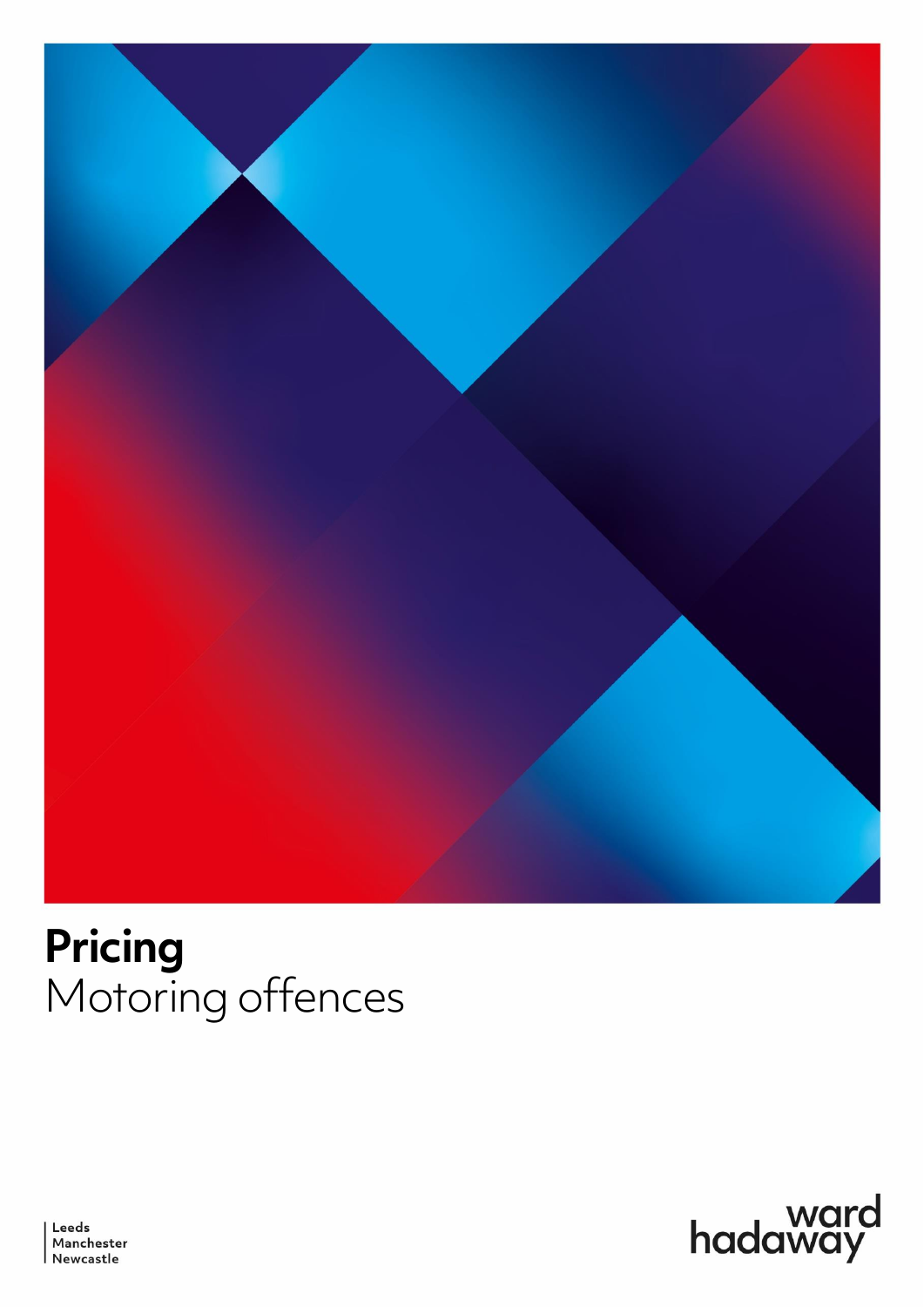Our Regulatory Team regularly advise and represent individuals at the Magistrates Court in relation to motoring offences. Our fees for cases that are dealt with in a single hearing can vary depending on its complexities.

A straight forward case with a guilty plea can typically range from £750 (plus VAT £150) - £1,500 (plus VAT £300) if dealt with in a court local to one of our offices. For more complex cases or cases with a not guilty plea, we provide a cost based around the complexities of the case. Cases can become complex when the facts are in dispute or if legal argument is necessary.

We ensure that the level of lawyer undertaking the work matches the experience needed and the complexities of the case. The table below shows our hourly rates:

**Partners** £250 (plus VAT £50)

**Paralegals**  $£110 (plus VAT £22)$ 

The above range of fees includes the following key stages for a typical straight forward case

- An initial meeting to discuss the circumstances surrounding your case.
- Reviewing all evidence, considering if the prosecution has enough evidence to prosecute.
- Providing advice in relation to how you should plead.
- Explaining the court procedure to you so you know what to expect on the day of your hearing, and the sentencing options available to the court.
- We cannot provide a timescale of when your hearing will take place, as this depends on the court listing.
- Attending court and meeting with you before going before the court.
- We will discuss the outcome with you. If advice is required on appeal, this will carry an additional cost.

### **What is not included:**

- Instruction of any expert witnesses.
- Taking statements from any witnesses.
- Advice or assistance in relation to any appeal.
- Attending any additional hearings.

### **Disbursements (Expenses)**

In order to attend court travel expenses will be charged and travelling by car will be at the HMRC approved rate. Travel costs will range depending on the distance travelled. The requirement of overnight accommodation will depend on the location of a Hearing and costs will vary depending on this.

#### **Timescales**

We can't give precise timescales as this will depend on Court listing. However, if you plead guilty then your matter will be dealt with either administratively, and within a matter of weeks, or if you are required to attend Court on the date that appears on your Summons. If you plead not guilty and your matter is listed for a trial then a realistic timescale would be that your hearing (at which the matter will be concluded) will be listed by the Court within 4 months of you entering your plea. Occasionally, trials don't go ahead when listed if, for instance, Police Officers